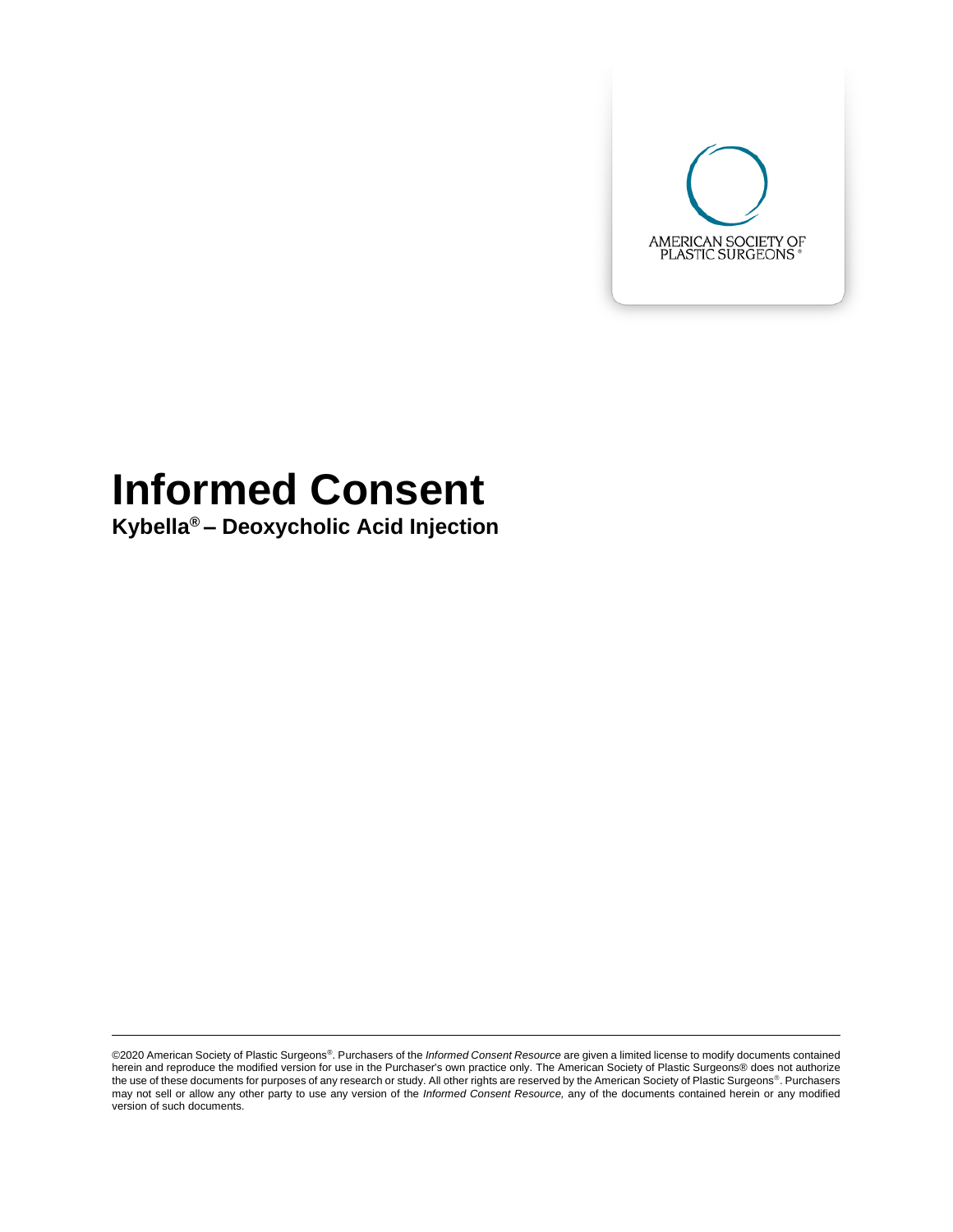

#### **INSTRUCTIONS**

This is an informed consent document to help you learn about deoxycholic acid injection therapy. It will outline the risks and other treatments.

This document covers injections using the following.

Kybella<sup>®</sup> – Deoxycholic acid is a manmade substance that helps your body absorb fat. It kills fat cells when injected into the body.

It is important that you read the whole document carefully. Please initial each page. Doing so means you have read the page. Signing the consent agreement means that you agree to the surgery that you have talked about with your plastic surgeon.

#### **GENERAL INFORMATION**

In this procedure, a substance called deoxycholic acid is injected into your body. It can make you look better by removing fat in some areas. The US Food and Drug Administration (FDA) has approved deoxycholic acid to treat moderate to severe fat under the chin (double chin).

Injections are different for each patient. It can vary depending on your needs. They can't stop you from aging. They can only make the extra fat under the chin less obvious.

You may need multiple treatments to get the results you want.

#### **OTHER TREATMENTS**

There are other ways to treat a double chin. You can also choose not to treat it at all. Other options include liposuction. You can also go in for noninvasive or less invasive treatments that cool or heat the fat. Some surgeries can also remove extra fat under the chin. Every treatment has its own risks and problems.

#### **RISKS OF DEOXYCHOLIC ACID INJECTIONS**

Every procedure has risks. It is important that you understand the risks and the possible problems that can result from them. All procedures have limits. Choosing to have this procedure means comparing the risks and benefits. Most patients do not face the issues you'll learn about, but you must talk about them with your plastic surgeon. Make sure you understand the risks and possible outcomes of deoxycholic acid injections. You can also get more information from the package-insert sheets given by the product's manufacturers.

#### **SPECIFIC RISKS OF DEOXYCHOLIC INJECTIONS**

#### **Bleeding and Bruising:**

Although it is rare, you may have bleeding after a Kybella® injection or the local anesthesia used during your treatment. You might see bruising or your blood vessels may be injured. If you have bleeding, you might need emergency treatment or surgery. Taking certain medications and supplements may tend to cause bleeding. These include aspirin, anti-inflammatory medications, platelet inhibitors, anticoagulants, Vitamin E, ginkgo biloba, and other herbs, supplements, and homeopathic remedies. Do not take any of these for seven days before or after your injections.

#### **Swelling:**

It's normal to have some swelling (edema) after your injections. This usually goes away after a few days. If the swelling doesn't go away, you may need medical treatment.

Page 1 of 5 **\_\_\_\_\_\_ Patient Initials** ©2020 American Society of Plastic Surgeons®

This form is for reference purposes only. It is a general guideline and not a statement of standard of care. Rather, this form should be edited and amended to reflect policy requirements of your practice site(s), CMS and Joint Commission requirements, if applicable, and legal requirements of your individual states. The ASPS does not certify that this form, or any modified version of this form, meets the requirements to obtain informed consent for this procedure in the jurisdiction of your practice.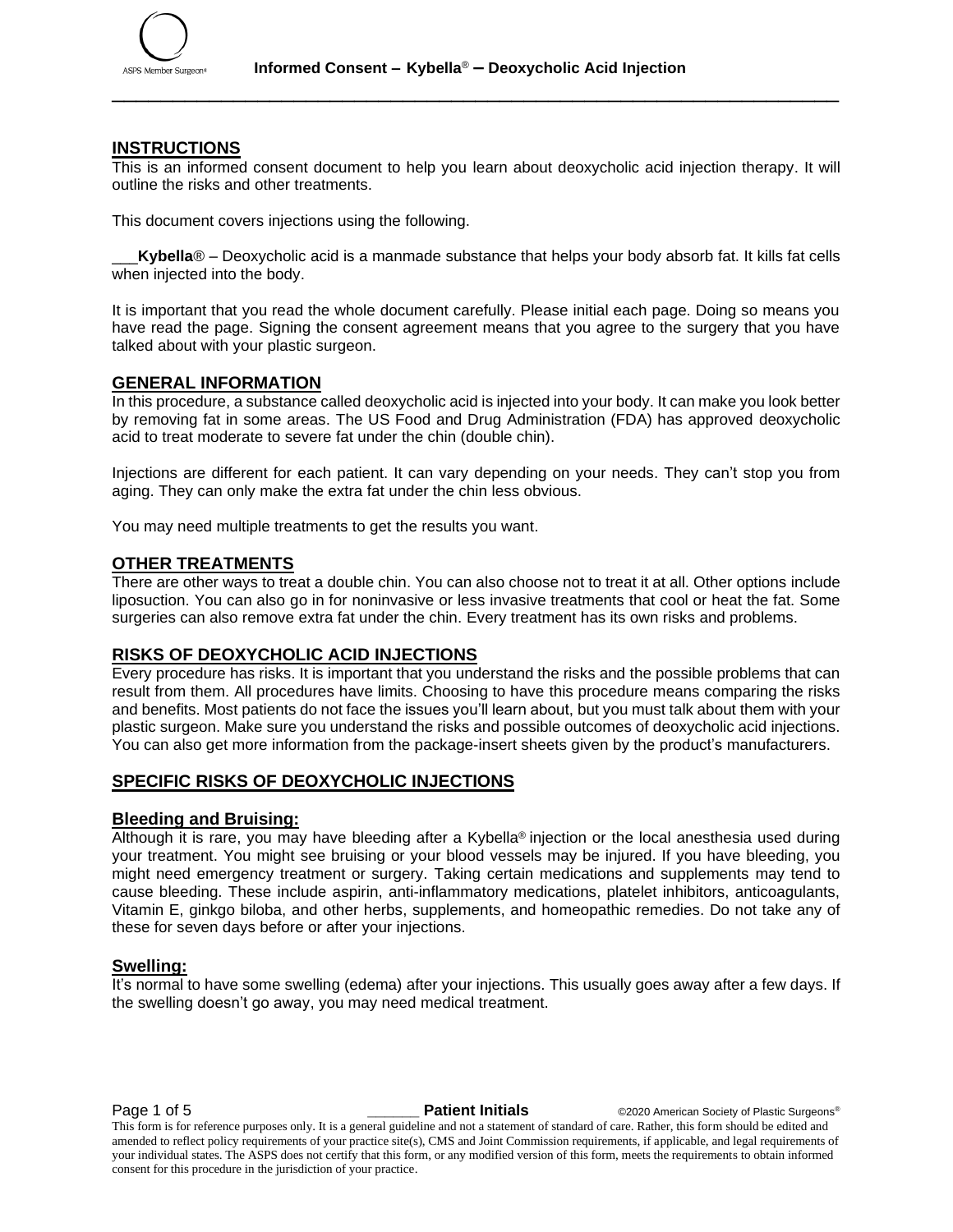

### **Pain:**

You may have pain after injections. It doesn't last very long—usually no more than a week. Please talk to your doctor about pain management.

#### **Numbness:**

You may have numbness around the injection area. This should go away in a few days.

#### **Difficulty Swallowing (Dysphagia):**

In rare cases, you might have trouble swallowing after your treatment. This usually goes away as your swelling goes down.

#### **Facial Nerve Damage:**

In rare cases, the nerves around the treatment area may be injured by the injection. This can make the muscles there weak. Nerve problems should get better in a few days. It may also take up to a year to heal.

#### **Skin Hardness:**

You might notice your skin feeling hard around the treatment area. This is very rare. This usually goes away in a few days.

#### **Needle Marks:**

It's normal to see needle marks from the injections. These usually go away in a few days.

#### **Hair Loss:**

You might notice hair loss in the area that is treated with deoxycholic acid. The hair may grow back after a few months. It is also possible for the hair loss to be permanent.

### **Skin Sensitivity:**

You might notice a skin rash, itchiness, tenderness, or swelling after your injections. After treatment, you should protect your skin from too much sun or UV lamp exposure and extreme cold until the swelling or redness has gone away.

#### **Erythema (Skin Redness):**

It's normal for your skin to be red after injections. This usually goes away after a few days.

#### **Infection:**

In rare cases, you may get a bacterial, fungal, or viral infection after having a Kybella<sup>®</sup> injection. If you get any type of skin infection, you might need more treatment including antibiotics.

#### **Asymmetry:**

Everyone's face is different on each side. This asymmetry is normal. It may not be possible to get or maintain perfect symmetry with Kybella® injections. Each side of your face might react differently to the treatment. You may need more injections to fix this.

#### **Necrosis (Tissue Death):**

It is very rare to see loss of skin or deeper soft tissues after Kybella® injections. Skin loss can result in scars that don't look very good. If you have scarring, you may need more treatment or surgery.

**Page 2 of 5 Patient Initials COVID-2020** American Society of Plastic Surgeons®

This form is for reference purposes only. It is a general guideline and not a statement of standard of care. Rather, this form should be edited and amended to reflect policy requirements of your practice site(s), CMS and Joint Commission requirements, if applicable, and legal requirements of your individual states. The ASPS does not certify that this form, or any modified version of this form, meets the requirements to obtain informed consent for this procedure in the jurisdiction of your practice.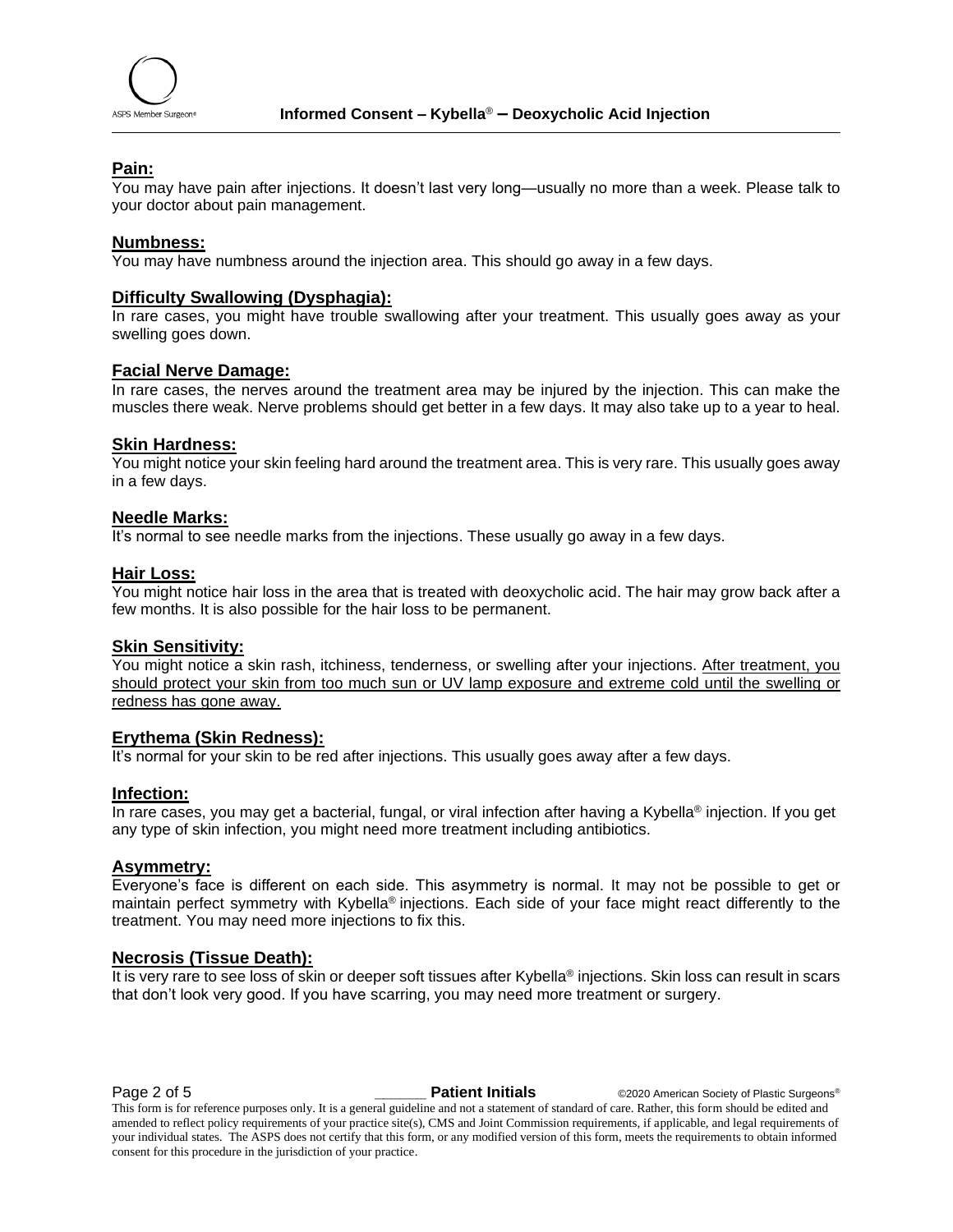#### **Allergic Reactions and Hypersensitivity:**

You may have allergies and reactions of shock (anaphylaxis). These injections should not be used if you have a history of multiple severe allergies, a history of anaphylaxis, or allergies to gram-positive bacterial proteins. Severe allergies are rare but may occur. If this happens, you may need more treatment.

#### **Poor Results:**

Kybella® injections alone may not give you the results you want. Your double chin may not go away completely. You could respond badly to the injection. You may need more injections. Your doctor may also suggest other treatments, including surgery. Results you don't like may NOT improve with more treatment.

#### **Unknown Risks:**

We don't know the long-term effects of deoxycholic acid. We may find out about more risks or problems related to using Kybella® in the future.

#### **Pregnancy and Nursing Mothers:**

There are no animal studies that demonstrate if using deoxycholic acid can hurt a developing baby. We don't know if this treatment can cause birth defects or miscarriages. We don't know if Kybella® or the substances that are created in the body when it is broken down appear in human milk. Pregnant women and nursing mothers shouldn't get deoxycholic acid treatments.

#### **Drug Interactions:**

We don't know if deoxycholic acid reacts with other drugs in the body.

#### **Long-Term Effects:**

Deoxycholic acid injections cannot permanently fix a double chin. Your double chin may come back over time. You will also see other changes to your face over time. This may be because of natural processes that have nothing to do with your Kybella® treatment. These changes come from aging, weight loss or gain, sun exposure, or other factors. Deoxycholic acid treatments don't stop you from aging. To keep looking the way you want to, you may need surgery or other treatments in the future.

#### **Additional Treatment:**

Many things can affect the results of your deoxycholic acid injections. These can be after treatment or over time. Even though the risks and problems described here are rare, they may happen. Other problems and risks can occur, but these are even less common. If you have these problems after your procedure, you may need more treatments, including surgery. Although most people have good results, there is no guarantee for the results.

#### **DISCLAIMER**

Informed consent documents give you information about a procedure you are considering. These documents explain the risks of that procedure. They also discuss other treatment options, including not having surgery. This document is made after a full review of scientific literature and clinical practices. They describe a range of common risks and other forms of management of a disease.

However, informed consent documents can't cover everything. Your plastic surgeon may give you more or different information. This may be based on the facts of your case.

Informed consent documents are not meant to define or serve as the standard of medical care. Standards of medical care are determined based on the facts involved in an individual case. They may change with advances in science and technology. They can also change with the way doctors practice medicine.

**Page 3 of 5 Patient Initials COVID-2020** American Society of Plastic Surgeons®

This form is for reference purposes only. It is a general guideline and not a statement of standard of care. Rather, this form should be edited and amended to reflect policy requirements of your practice site(s), CMS and Joint Commission requirements, if applicable, and legal requirements of your individual states. The ASPS does not certify that this form, or any modified version of this form, meets the requirements to obtain informed consent for this procedure in the jurisdiction of your practice.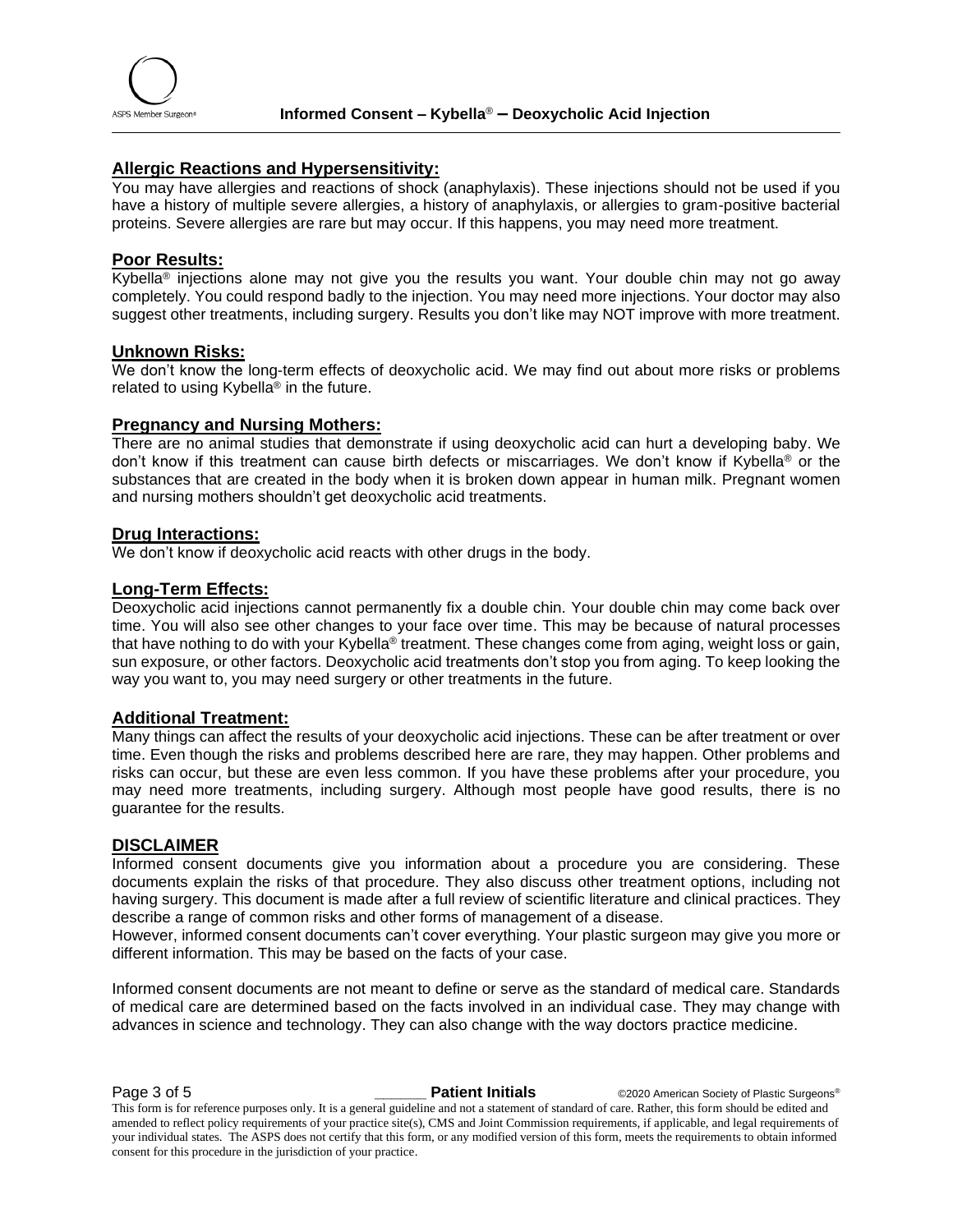**It is important that you read the above information carefully and get all your questions answered before signing the consent agreement on the next page.**

**Page 4 of 5 Later Constraint Patient Initials C2020** American Society of Plastic Surgeons®

This form is for reference purposes only. It is a general guideline and not a statement of standard of care. Rather, this form should be edited and amended to reflect policy requirements of your practice site(s), CMS and Joint Commission requirements, if applicable, and legal requirements of your individual states. The ASPS does not certify that this form, or any modified version of this form, meets the requirements to obtain informed consent for this procedure in the jurisdiction of your practice.